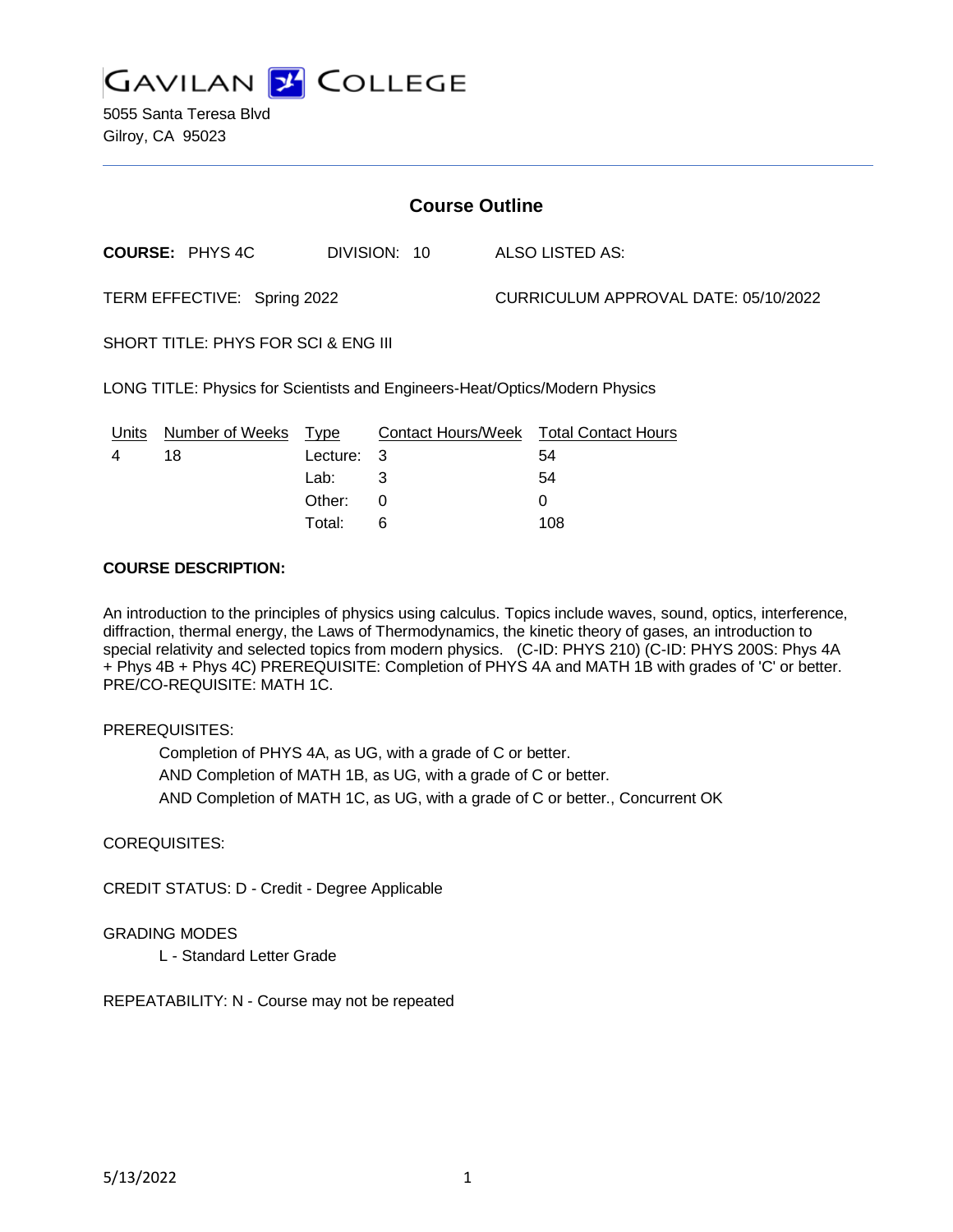SCHEDULE TYPES:

- 02 Lecture and/or discussion
- 03 Lecture/Laboratory
- 04 Laboratory/Studio/Activity
- 047 Laboratory LEH 0.7
- 05 Hybrid
- 71 Dist. Ed Internet Simultaneous
- 72 Dist. Ed Internet Delayed
- 73 Dist. Ed Internet Delayed LAB
- 737 Dist. Ed Internet LAB-LEH 0.7

# **STUDENT LEARNING OUTCOMES:**

By the end of this course, a student should:

- 1. Identify, describe, compare and contrast the thermodynamic state variables.
- 2. Apply conservation of energy to solve thermodynamics problems.
- 3. Describe, compare and contrast the zeroth, first, and second laws of thermodynamics.
- 4. Identify, describe, compare and contrast reflection, refraction, polarization, interference and diffraction.
- 5. Describe the formation of images geometrically.

6. Identify, describe, compare and contrast real and virtual images, magnification, plane and spherical mirrors, and plane and spherical lenses.

7. Identify, describe, compare and contrast longitudinal, transverse and sound waves.

# **COURSE OBJECTIVES:**

By the end of this course, a student should:

1. Apply basic concepts of quantum mechanics to analyze basic physical setups, including a particle in a box and simple atomic models.

2. Apply concepts from special relativity to analyze physical situations, including time dilation, length contraction, and the Lorentz transformation. Solve basic problems involving relativistic momentum and energy.

3. Analyze real-world experimental data, including appropriate use of units and significant figures, and relate the results of experimental data to the physical concepts discussed in the lecture portion of the class.

4. Analyze basic physical situations involving reflection and refraction, and use this analysis to predict the path of a light ray.

5. Analyze situations involving interference and diffraction of light waves, and apply these to situations including double slits, diffraction gratings, and wide slits.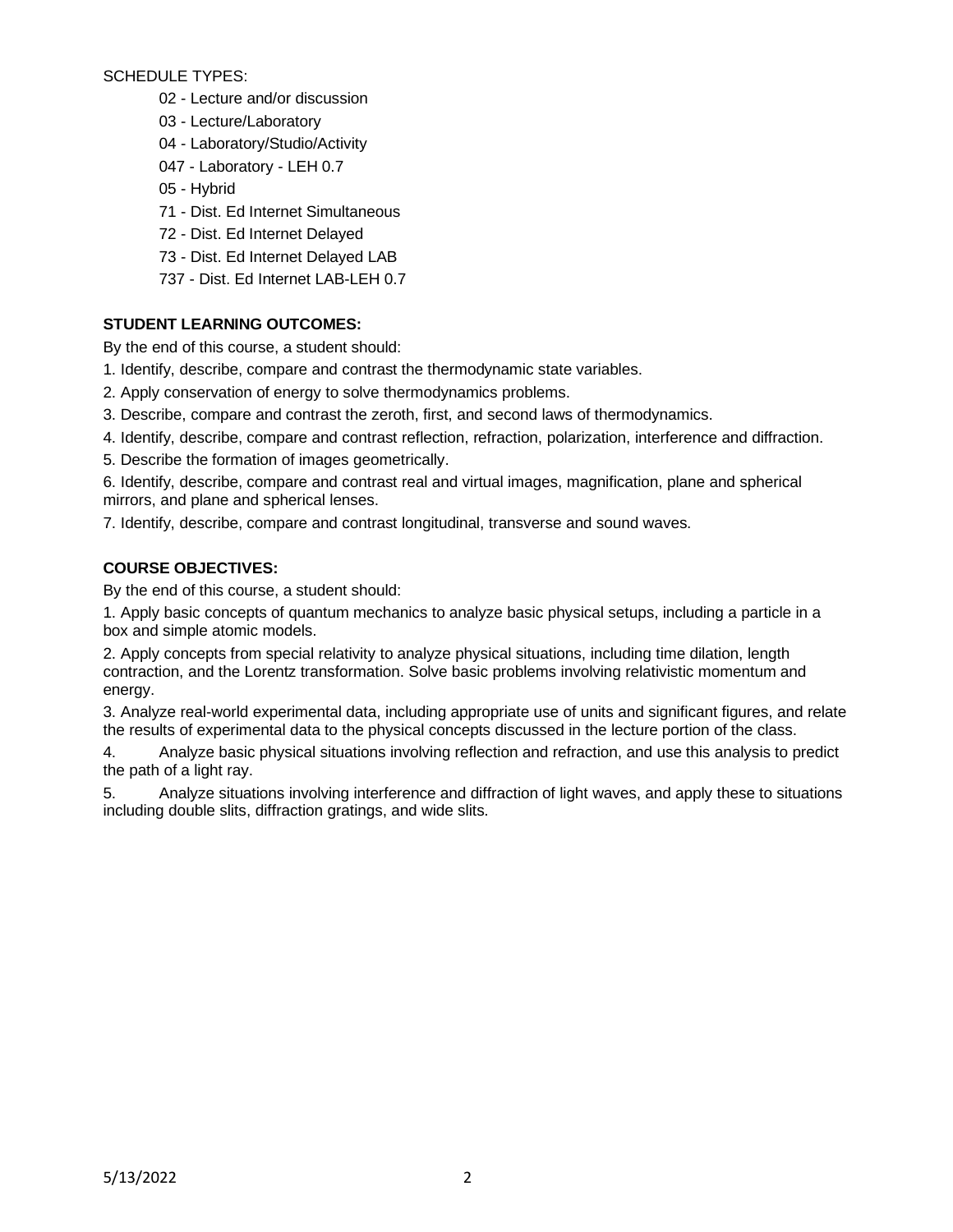#### **CONTENT, STUDENT PERFORMANCE OBJECTIVES, OUT-OF-CLASS ASSIGNMENTS**

#### Curriculum Approval Date: 05/10/2022

# **LECTURE CONTENT:**

# 3 HOURS

- 1. Temperature and Heat
- 1.1 Temperature and Thermal Equilibrium
- 1.2 Thermometers and Temperature Scales
- 1.3 Thermal Expansion
- 1.4 Heat Transfer, Specific Heat, and Calorimetry
- 1.5 Phase Changes
- 1.6 Mechanisms of Heat Transfer
- 3 HOURS
- 2. The Kinetic Theory of Gases
- 2.1 Molecular Model of an Ideal Gas
- 2.2 Pressure, Temperature, and RMS Speed
- 2.3 Heat Capacity and Equi-partition of Energy
- 2.4 Distribution of Molecular Speeds
- 3 HOURS
- 3. The First Law of Thermodynamics
- 3.1 Thermodynamic Systems
- 3.2 Work, Heat, and Internal Energy
- 3.3 First Law of Thermodynamics
- 3.4 Thermodynamic Processes
- 3.5 Heat Capacities of an Ideal Gas
- 3.6 Adiabatic Processes for an Ideal Gas
- 3 HOURS
- 4. The Second Law of Thermodynamics
- 4.1 Reversible and Irreversible Processes
- 4.2 Heat Engines
- 4.3 Refrigerators and Heat Pumps
- 4.4 Statements of the Second Law of Thermodynamics
- 4.5 The Carnot Cycle
- 4.6 Entropy
- 4.7 Entropy on a Microscopic Scale
- 3 HOURS
- 5. Waves
- 5.1 Traveling Waves
- 5.2 Mathematics of Waves
- 5.3 Wave Speed on a Stretched String
- 5.4 Energy and Power of a Wave
- 5.5 Interference of Waves
- 5.6 Standing Waves and Resonance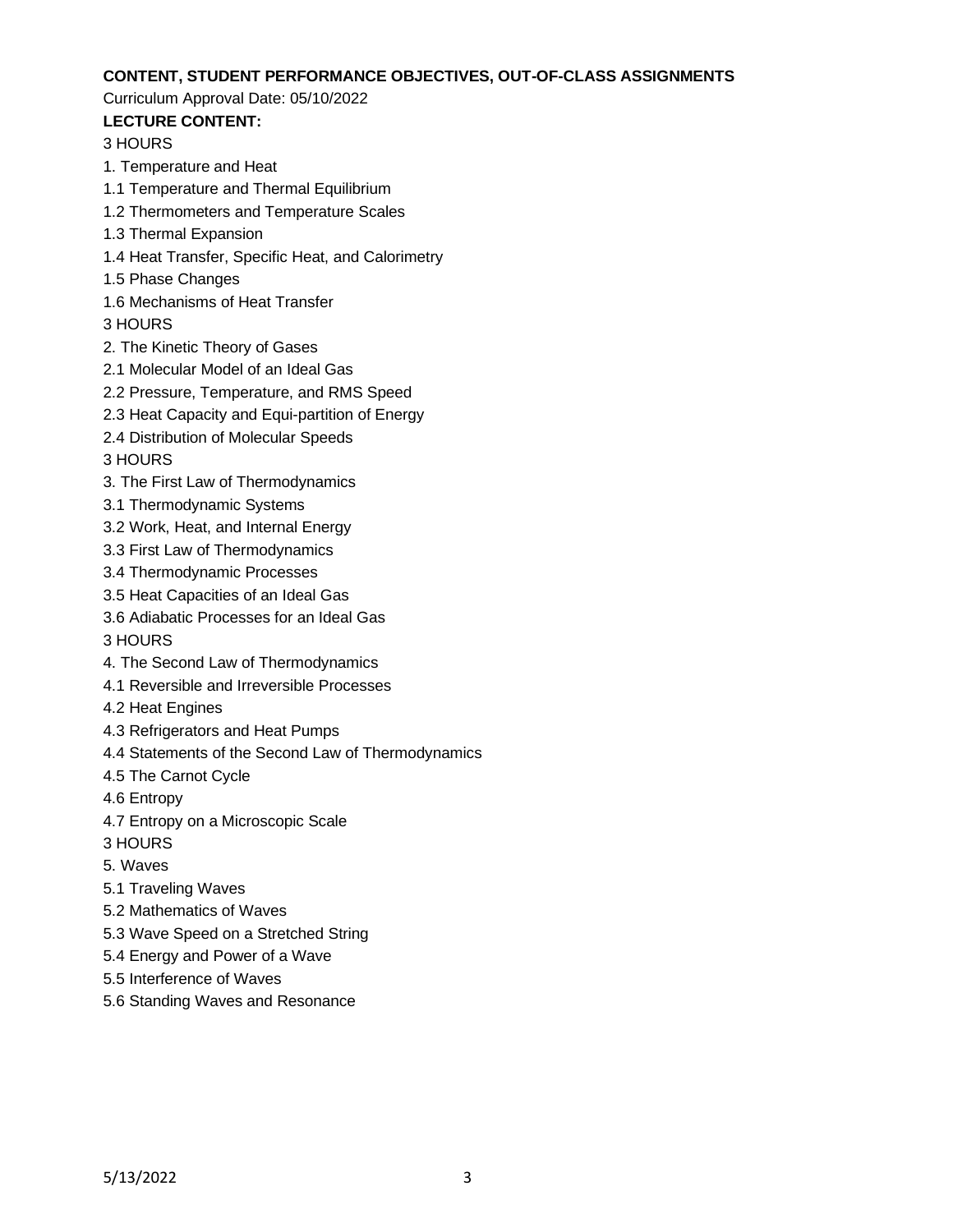- 3 HOURS
- 6. Sound
- 6.1 Sound Waves
- 6.2 Speed of Sound
- 6.3 Sound Intensity
- 6.4 Normal Modes of a Standing Sound Wave
- 6.5 Sources of Musical Sound
- 6.6 Beats
- 6.7 The Doppler Effect
- 2 HOURS
- 7. Electromagnetic Waves
- 7.1 Maxwell's Equations and Electromagnetic Waves
- 7.2 Plane Electromagnetic Waves
- 7.3 Energy Carried by Electromagnetic Waves
- 7.4 The Electromagnetic Spectrum

3 HOURS

- 8. The Nature of Light
- 8.1 The Propagation of Light
- 8.2 The Law of Reflection
- 8.3 Refraction
- 8.4 Total Internal Reflection
- 8.5 Dispersion
- 8.6 Huygens's Principle
- 8.7 Polarization
- 3 HOURS
- 9. Geometric Optics and Image Formation
- 9.1 Images Formed by Plane Mirrors
- 9.2 Spherical Mirrors
- 9.3 Images Formed by Refraction
- 9.4 Thin Lenses
- 9.5 The Eye
- 9.6 The Camera
- 9.7 The Simple Magnifier
- 9.8 Microscopes and Telescopes
- 3 HOURS
- 10. Interference
- 10.1 Young's Double-Slit Interference
- 10.2 Mathematics of Interference
- 10.3 Multiple-Slit Interference
- 10.4 Interference in Thin Films
- 10.5 The Michelson Interferometer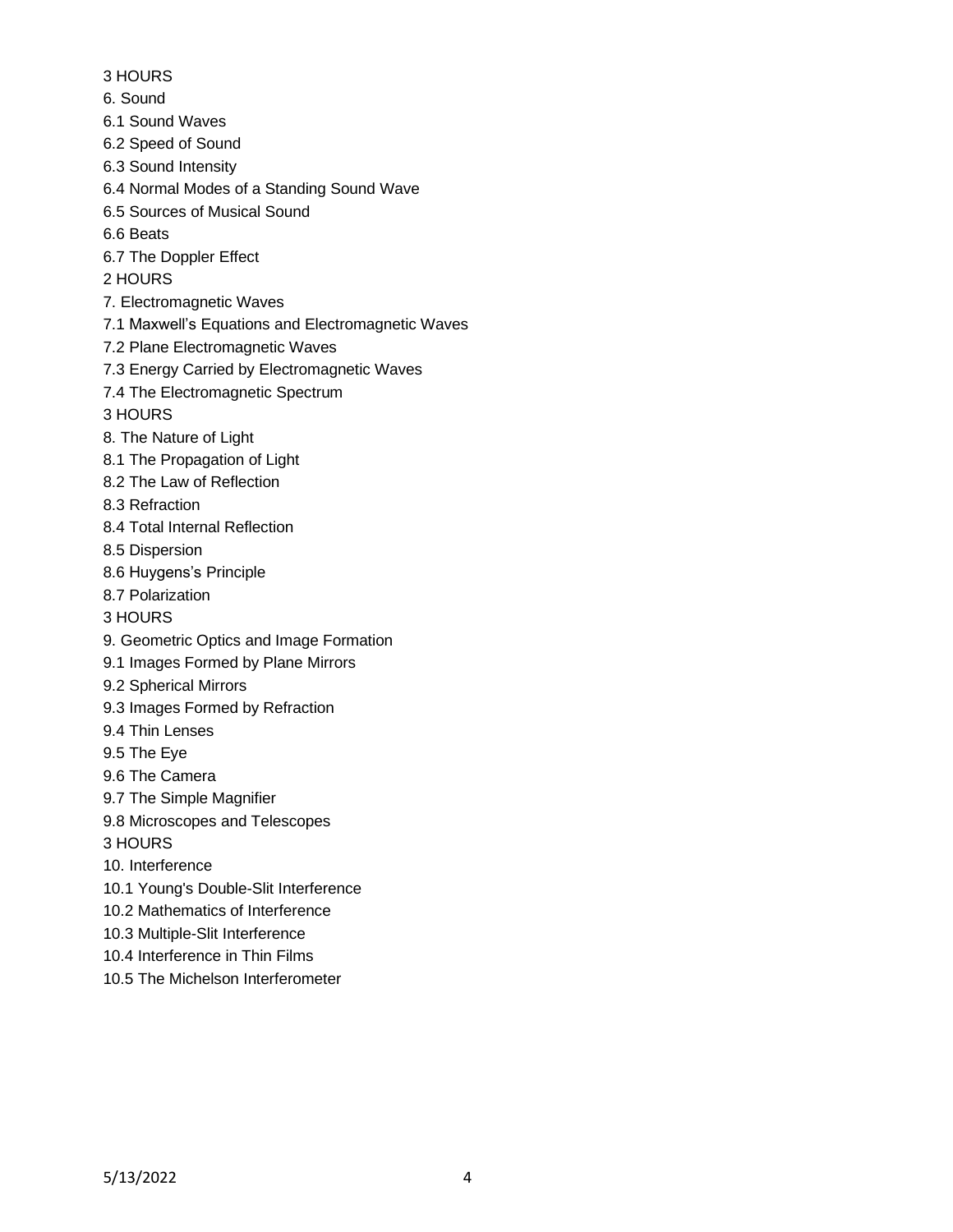### 3 HOURS

- 11. Diffraction
- 11.1 Single-Slit Diffraction
- 11.2 Intensity in Single-Slit Diffraction
- 11.3 Double-Slit Diffraction
- 11.4 Diffraction Gratings
- 11.5 Circular Apertures and Resolution
- 11.6 X-Ray Diffraction
- 6 HOURS
- 12. Relativity
- 12.1 Invariance of Physical Laws
- 12.2 Relativity of Simultaneity
- 12.3 Time Dilation
- 12.4 Length Contraction
- 12.5 The Lorentz Transformation
- 12.6 Relativistic Velocity Transformation
- 12.7 Doppler Effect for Light
- 12.8 Relativistic Momentum
- 12.9 Relativistic Energy
- 3 HOURS
- 13. Photons and Matter Waves
- 13.1 Blackbody Radiation
- 13.2 Photoelectric Effect
- 13.3 The Compton Effect
- 13.4 Bohr's Model of the Hydrogen Atom
- 13.5 De Broglie's Matter Waves
- 13.6 Wave-Particle Duality
- 6 HOURS
- 14. Quantum Mechanics
- 14.1 Wave Functions
- 14.2 The Heisenberg Uncertainty Principle
- 14.3 The Schrodinger Equation
- 14.4 The Quantum Particle in a Box
- 14.5 The Quantum Harmonic Oscillator
- 14.6 The Quantum Tunneling of Particles through Potential Barriers
- 3 HOURS
- 15. Atomic Structure
- 15.1 The Hydrogen Atom
- 15.2 Orbital Magnetic Dipole Moment of the Electron
- 15.3 Electron Spin
- 15.4 The Exclusion Principle and the Periodic Table
- 15.5 Atomic Spectra and X-rays
- 2 HOURS
- 16. Nuclear Physics
- 16.1 Properties of Nuclei
- 16.2 Nuclear Binding Energy
- 16.3 Radioactive Decay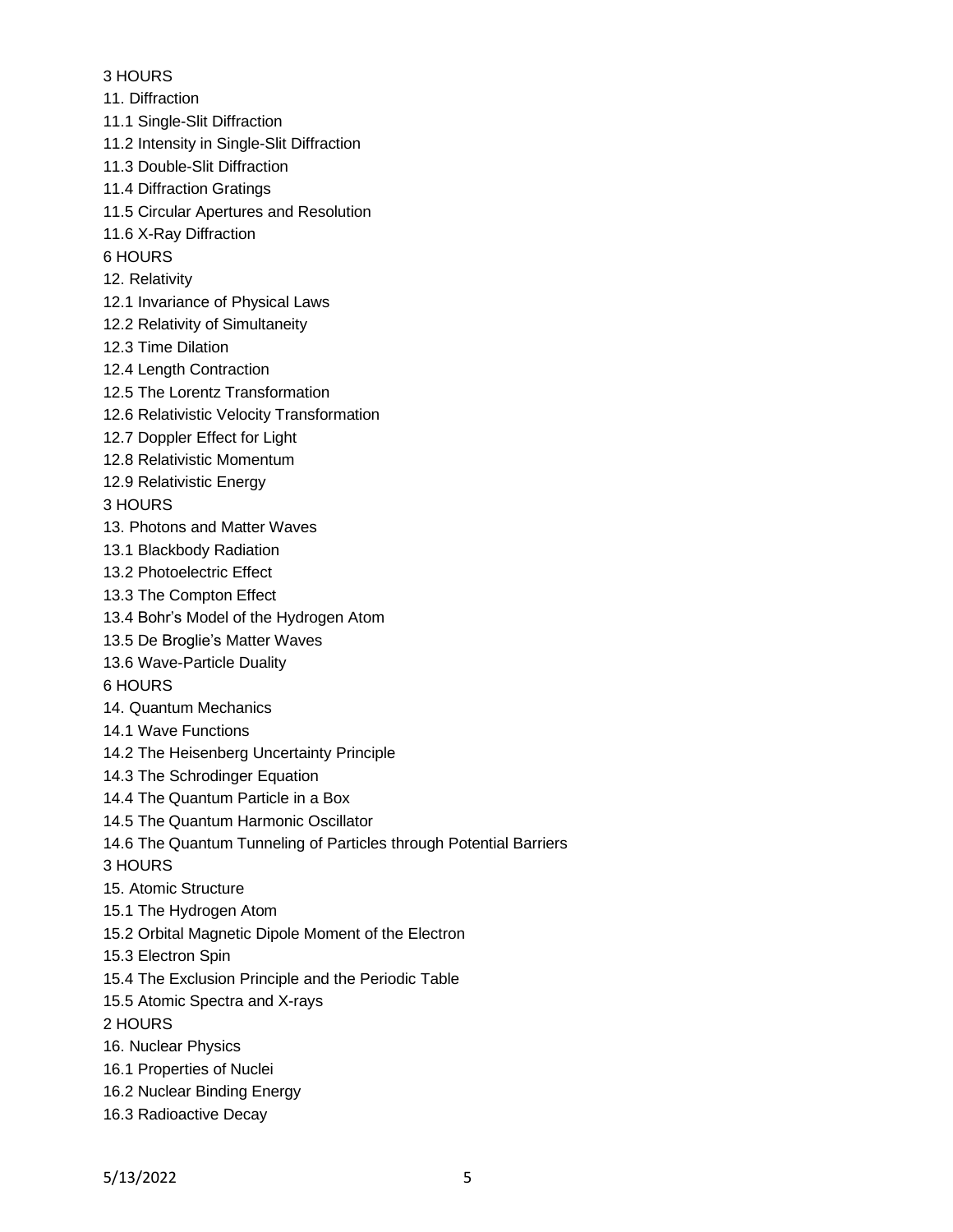2 HOURS Final Exam TOTAL 54 HOURS

# **LAB CONTENT:**

The Lab activities for the course will be divided as: (a) Experimental activities or educational simulations (50%) (b) Problem-Solving activities using computational tools and programming (50%) 6 HOURS LAB: Basic Introduction to a high order programming language such as MATLAB or Octave. 3 HOURS LAB: Calorimetry 3 HOURS LAB: Phase transitions and Latent heat 3 HOURS LAB: Thermal Expansion 3 HOURS LAB: Ideal Gases 3 HOURS LAB: Resonance 3 HOURS LAB: Waves on a String - normal modes and harmonics 3 HOURS LAB: Speed of Sound Lab 3 HOURS LAB: Mirrors and Lenses 3 HOURS LAB: Snell's Law 3 HOURS LAB: Optical Instruments 3 HOURS LAB: Interference 3 HOURS Lab: Diffraction 3 HOURS LAB: The Michelson Interferometer 3 HOURS LAB: Blackbody radiation and Planck's constant 3 HOURS LAB: The Photo-Electric Effect 3 HOURS LAB: Radioactive Decay Total 54 hours.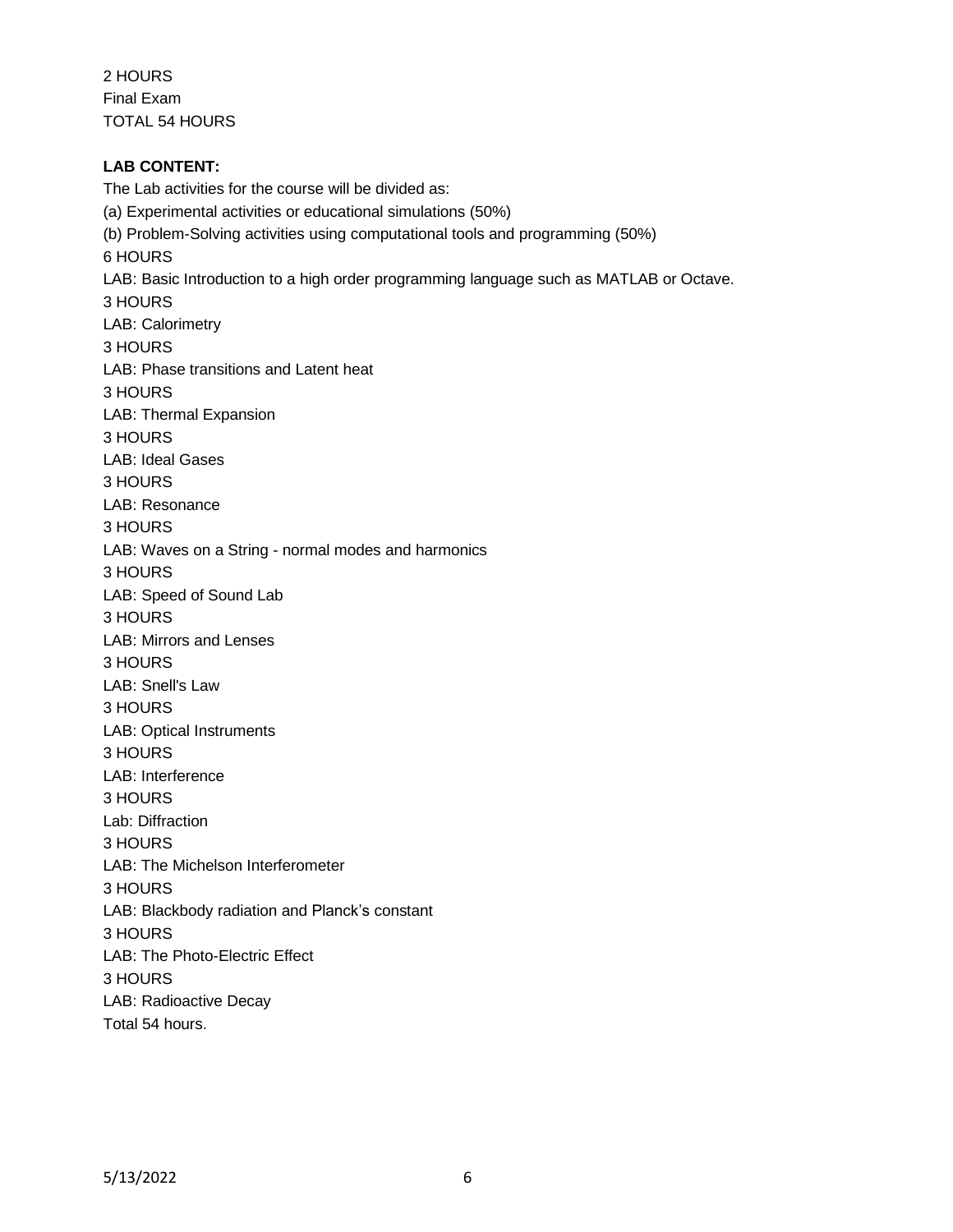### **METHODS OF INSTRUCTION:**

Lecture, discussion. Laboratory exercises. Group projects.

#### **OUT OF CLASS ASSIGNMENTS:**

Required Outside Hours 40

Assignment Description

1. Regularly assigned homework that requires students to analyze and study pertinent text material, solved examples and lecture notes.

Required Outside Hours 40

Assignment Description

2. Regularly assigned homework that requires students to apply the principles and skills covered in class by solving related problems.

Required Outside Hours 28 Assignment Description 3. Regularly assigned homework that requires students to use computational tools and programming.

#### **METHODS OF EVALUATION:**

Writing assignments Evaluation Percent 20 Evaluation Description Lab Reports.

Problem-solving assignments Evaluation Percent 20 Evaluation Description Homework, quizzes, projects.

Objective examinations Evaluation Percent 60 Evaluation Description In-class written exams.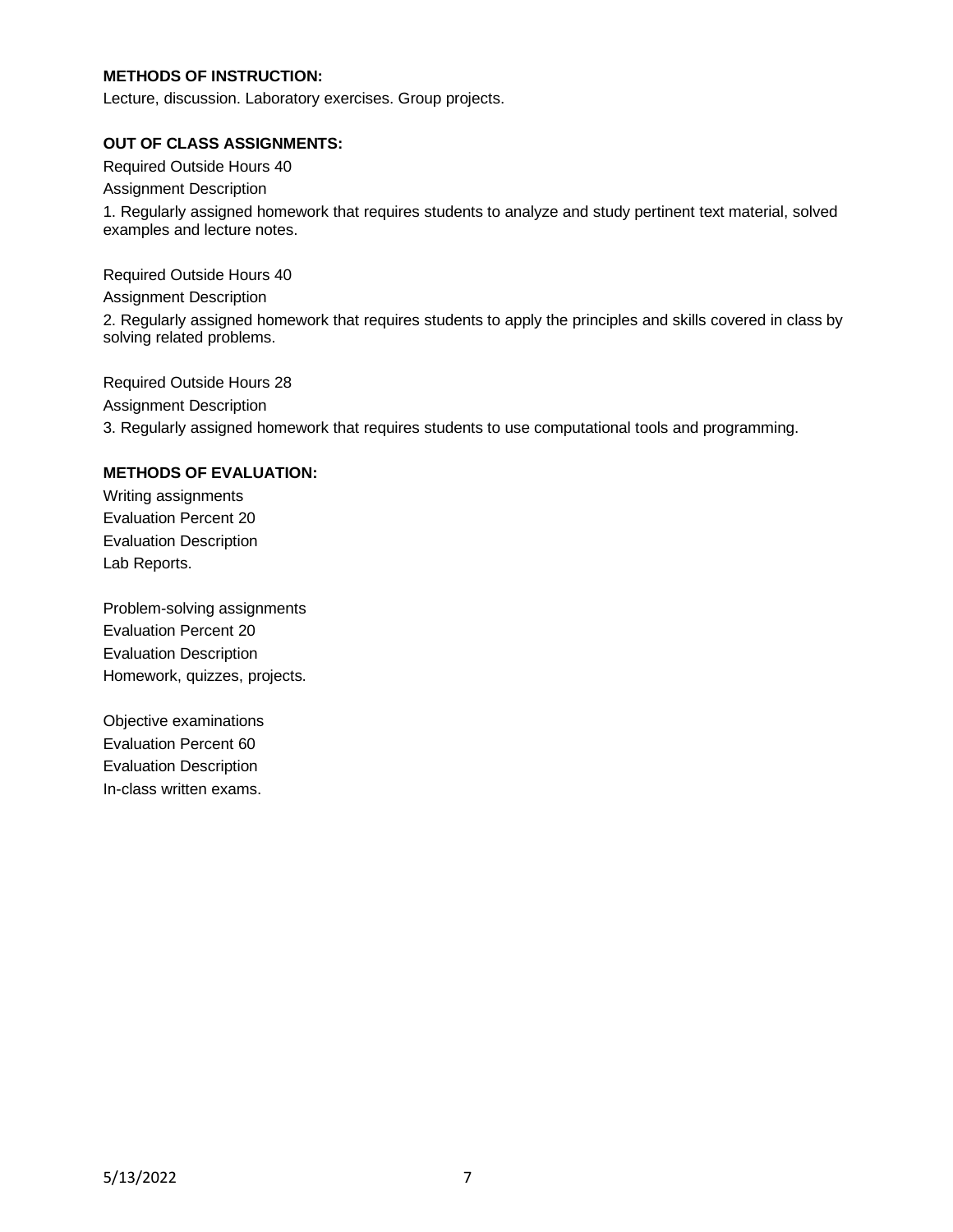# **REPRESENTATIVE TEXTBOOKS:**

Halliday, Resnick, Walker. Fundamentals of Physics. Wiley,2013. ISBN: ISBN-10: 1118230728 Reading Level of Text, Grade: 12 Verified by: Jennifer Nari

University Physics Volume 1;2;3, Ling, Moebs and Sanny, OPENSTAX, 2021. ISBN: ISBN-10: 1-947172-20-4; ISBN-10: 1-947172-21-2; ISBN-10: 1-947172-22-0 Rationale: OPENSTAX 12 Grade Verified by: David Argudo Loyd, David. Physics Lab Manual 4th Edition, Cengage Learning (ISBN: 9781285650043)

# **RECOMMENDED OTHER TEXTBOOKS OR MATERIALS:**

UCD: Physics 9B - Waves, Sound, Optics, Thermodynamics, and Fluids by Tom Weideman: https://phys.libretexts.org/Courses/University\_of\_California\_Davis/UCD%3A\_Physics\_9B\_\_Waves\_Sound\_ Optics\_Thermodynamics\_and\_Fluids